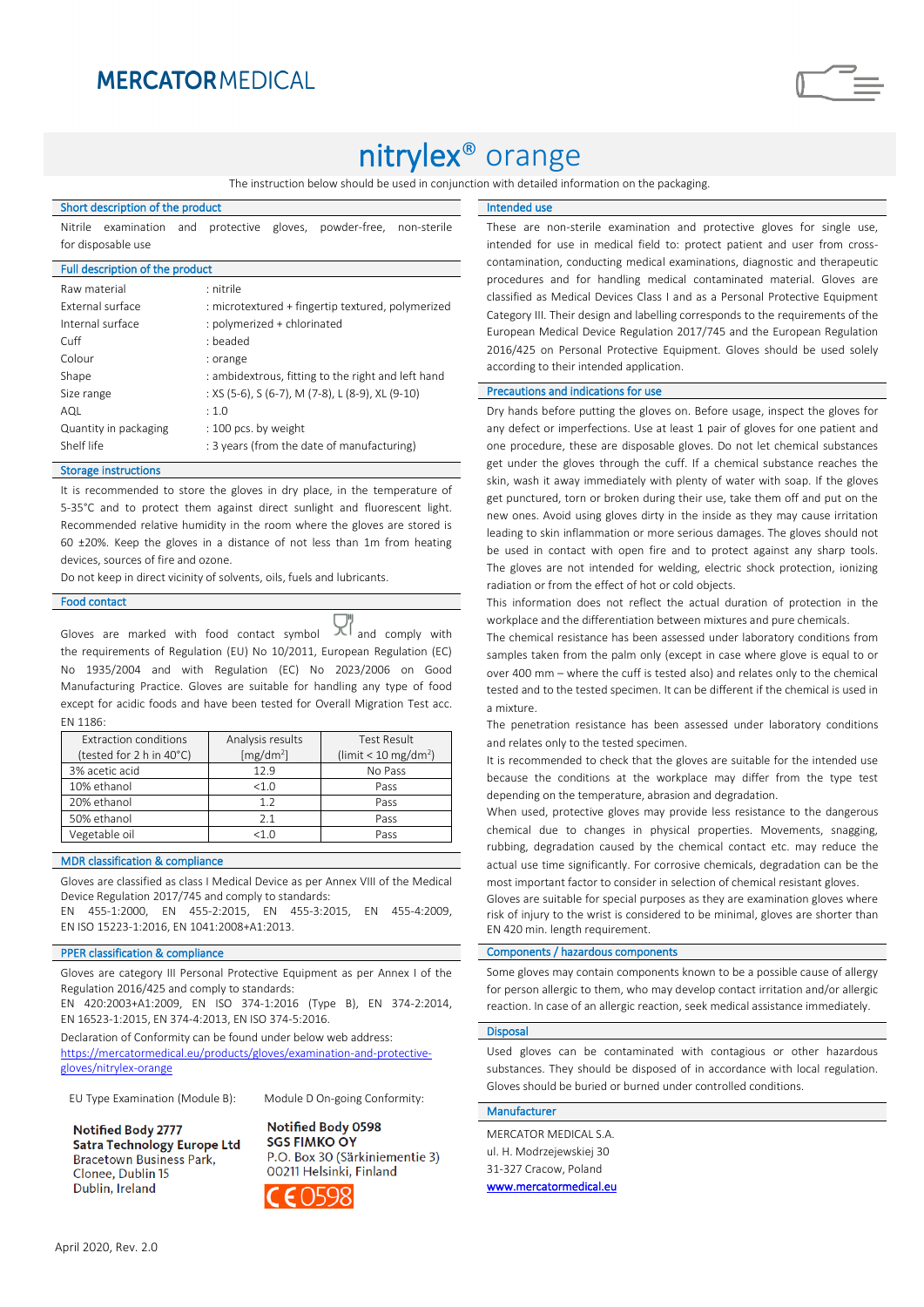## **MERCATORMEDICAL**



| Permeation performance levels as per EN ISO 374-1:2016                                                               |                                                                                                                      |                                                                                                         |                |                                                        |                                                                                                                                     |                                                 |                                                                   |                          |  |  |  |
|----------------------------------------------------------------------------------------------------------------------|----------------------------------------------------------------------------------------------------------------------|---------------------------------------------------------------------------------------------------------|----------------|--------------------------------------------------------|-------------------------------------------------------------------------------------------------------------------------------------|-------------------------------------------------|-------------------------------------------------------------------|--------------------------|--|--|--|
| • Level 1 > 10 min • Level 2 > 30 min • Level 3 > 60 min • Level 4 > 120 min • Level 5 > 240 min • Level 6 > 480 min |                                                                                                                      |                                                                                                         |                |                                                        |                                                                                                                                     |                                                 |                                                                   |                          |  |  |  |
| Test results acc. to EN 16523-1:2015                                                                                 |                                                                                                                      |                                                                                                         | EN 374-4:2013  |                                                        | Test results acc. to ASTM D 6978                                                                                                    |                                                 |                                                                   | Minimum                  |  |  |  |
| Chemical                                                                                                             |                                                                                                                      |                                                                                                         | Level          | Degradation [%]<br>Chemotherapy drug and concentration |                                                                                                                                     |                                                 | Breakthrough<br>Detection Time [min]                              |                          |  |  |  |
| n-Heptane (J)                                                                                                        |                                                                                                                      |                                                                                                         | $\overline{2}$ | 51.4                                                   | Carmustine (BCNU) 3.3 mg/ml (3,300 ppm)                                                                                             |                                                 |                                                                   | 8.3                      |  |  |  |
| 40% Sodium Hydroxide (K)                                                                                             |                                                                                                                      |                                                                                                         | 6              | $-36.1$                                                | Cisplatin 1.0 mg/ml (1,000 ppm)                                                                                                     |                                                 |                                                                   | 240                      |  |  |  |
| 37% Formaldehyde (T)                                                                                                 |                                                                                                                      |                                                                                                         | 5              | 16.7                                                   | Cyclophosphamide (Cytoxan) 20.0 mg/ml (20,000 ppm)                                                                                  |                                                 |                                                                   | 240                      |  |  |  |
| 30% Hydrogen Peroxide (P)                                                                                            |                                                                                                                      |                                                                                                         | $\mathbf{1}$   | 48.7                                                   |                                                                                                                                     | Cytarabine 100 mg/ml (100,000 ppm)              |                                                                   | 240                      |  |  |  |
|                                                                                                                      |                                                                                                                      |                                                                                                         |                |                                                        | Dacarbazine (DTIC) 10.0 mg/ml (10,000 ppm)                                                                                          |                                                 |                                                                   | 240                      |  |  |  |
|                                                                                                                      |                                                                                                                      |                                                                                                         |                |                                                        |                                                                                                                                     | Doxorubicin Hydrochloride 2.0 mg/ml (2,000 ppm) |                                                                   | 240                      |  |  |  |
|                                                                                                                      |                                                                                                                      |                                                                                                         |                |                                                        | Etoposide (Toposar) 20.0 mg/ml (20,000 ppm)                                                                                         |                                                 | 240                                                               |                          |  |  |  |
|                                                                                                                      |                                                                                                                      |                                                                                                         |                |                                                        |                                                                                                                                     | Fluorouracil 50.0 mg/ml (50,000 ppm)            |                                                                   | 240                      |  |  |  |
|                                                                                                                      |                                                                                                                      |                                                                                                         |                |                                                        |                                                                                                                                     | Ifosfamide 50.0 mg.ml (50,000 ppm)              |                                                                   | 240                      |  |  |  |
|                                                                                                                      |                                                                                                                      |                                                                                                         |                |                                                        | Methotrexate 25 mg/ml (25,000 ppm)                                                                                                  |                                                 |                                                                   | 240                      |  |  |  |
|                                                                                                                      |                                                                                                                      |                                                                                                         |                |                                                        | Mitomycin C 0.5 mg/ml (500 ppm)                                                                                                     |                                                 |                                                                   | 240                      |  |  |  |
|                                                                                                                      |                                                                                                                      |                                                                                                         |                |                                                        | Mitoxantrone 2.0 mg/ml (2,000 ppm)                                                                                                  |                                                 |                                                                   | 240                      |  |  |  |
|                                                                                                                      |                                                                                                                      |                                                                                                         |                |                                                        | Paclitaxel (Taxol) 6.0 mg/ml (6,000 ppm)                                                                                            |                                                 |                                                                   | 240                      |  |  |  |
|                                                                                                                      |                                                                                                                      |                                                                                                         |                |                                                        | Thiotepa 10.0 mg/ml (10,000 ppm)                                                                                                    |                                                 |                                                                   | 38.0                     |  |  |  |
|                                                                                                                      |                                                                                                                      |                                                                                                         |                |                                                        | Vincristine Sulfate 1.0 mg/ml (1,000 ppm)                                                                                           |                                                 |                                                                   | 240                      |  |  |  |
|                                                                                                                      |                                                                                                                      |                                                                                                         |                |                                                        | EN 374-4:2013 Degradation levels indicate the change in puncture resistance of the gloves after exposure to the challenge chemical. |                                                 |                                                                   |                          |  |  |  |
|                                                                                                                      | Test acc. To EN 374-2:2014 - Level 2 (ISO 2859)                                                                      |                                                                                                         |                |                                                        | Test acc. To EN ISO 374-5:2016                                                                                                      |                                                 |                                                                   |                          |  |  |  |
|                                                                                                                      | Performance level                                                                                                    | AQL                                                                                                     |                |                                                        | Protection against bacteria & fungi                                                                                                 |                                                 | Pass                                                              |                          |  |  |  |
|                                                                                                                      | Level 3                                                                                                              | < 0.65                                                                                                  |                |                                                        |                                                                                                                                     | Protection against viruses                      | Pass                                                              |                          |  |  |  |
|                                                                                                                      | Level 2                                                                                                              | < 1.5                                                                                                   |                |                                                        |                                                                                                                                     |                                                 |                                                                   |                          |  |  |  |
|                                                                                                                      | Level 1                                                                                                              | < 4.0                                                                                                   |                |                                                        |                                                                                                                                     |                                                 |                                                                   |                          |  |  |  |
|                                                                                                                      |                                                                                                                      |                                                                                                         |                |                                                        | Symbols used on the packaging                                                                                                       |                                                 |                                                                   |                          |  |  |  |
|                                                                                                                      | Medical device                                                                                                       |                                                                                                         |                | PPE                                                    | Personal Protective<br>Equipment                                                                                                    |                                                 | Powdered gloves                                                   |                          |  |  |  |
|                                                                                                                      | Do not re-use / gloves<br>are intended for single use                                                                |                                                                                                         |                |                                                        | Keep away from moisture,<br>store in a dry place                                                                                    |                                                 |                                                                   | Powder free gloves       |  |  |  |
| NON                                                                                                                  | Non-sterile gloves                                                                                                   |                                                                                                         |                |                                                        | Keep away from solar<br>and fluorescent light                                                                                       | POLYMER<br>COATED                               | Presence of polymer coating<br>on the inner surface of the glove  |                          |  |  |  |
| <b>LOT</b>                                                                                                           | Lot / batch number                                                                                                   |                                                                                                         |                |                                                        | Temperature limitation /<br>gloves store in temperature<br>$5-35^{\circ}$ C                                                         | COSMETIC                                        | Presence of cosmetic coating<br>on the inner surface of the glove |                          |  |  |  |
| REF                                                                                                                  | Catalogue number                                                                                                     |                                                                                                         |                |                                                        | Keep away from ozone                                                                                                                | <b><i>TEXTURED</i></b><br>mm                    | Presence of external texture<br>on the glove                      |                          |  |  |  |
| EC<br><b>REP</b>                                                                                                     | EU Authorised Representative,<br>symbol should be accompanied<br>by name and address of<br>Authorised Representative |                                                                                                         |                |                                                        | Date of manufacture                                                                                                                 | <b>NITRYL</b>                                   |                                                                   | Gloves made from nitrile |  |  |  |
|                                                                                                                      | Expiry date                                                                                                          |                                                                                                         |                |                                                        | Manufacturer, symbol should<br>be accompanied by name<br>and address of Manufacturer                                                | <b>VINYL</b>                                    | Gloves made from vinyl                                            |                          |  |  |  |
| ISO 374-5:2016<br>ISO 374-5:2016                                                                                     |                                                                                                                      | Marking of gloves protecting<br>against bacteria and fungi                                              |                |                                                        | Food contact symbol<br>(article is suitable for food<br>contact, for details check<br>the instruction for use)                      | <b>LATE)</b>                                    | Raw material-<br>natural rubber latex                             |                          |  |  |  |
| VIRUS                                                                                                                | against viruses, bacteria<br>and fungi                                                                               | Marking of gloves protecting                                                                            |                |                                                        | Package made from paper,<br>qualify for recycling                                                                                   | 50<br>by weight                                 | 50 gloves by weight                                               |                          |  |  |  |
| ISO 374-1:2016/Type A<br><b>UVWXYZ</b>                                                                               | Marking of type A chemical<br>resistant gloves. Six tested                                                           | chemicals shall be identified by<br>their code letter under pictogram                                   |                |                                                        | Package is treated as<br>municipal waste                                                                                            | 100<br>by weight                                | 100 gloves by weight                                              |                          |  |  |  |
| ISO 374-1:2016/Type B<br>XYZ                                                                                         | Marking of type B chemical                                                                                           | resistant gloves. Three tested<br>chemicals shall be identified by<br>their code letter under pictogram |                |                                                        | Consult instructions for use                                                                                                        | 200<br>by weight                                | 200 gloves by weight                                              |                          |  |  |  |